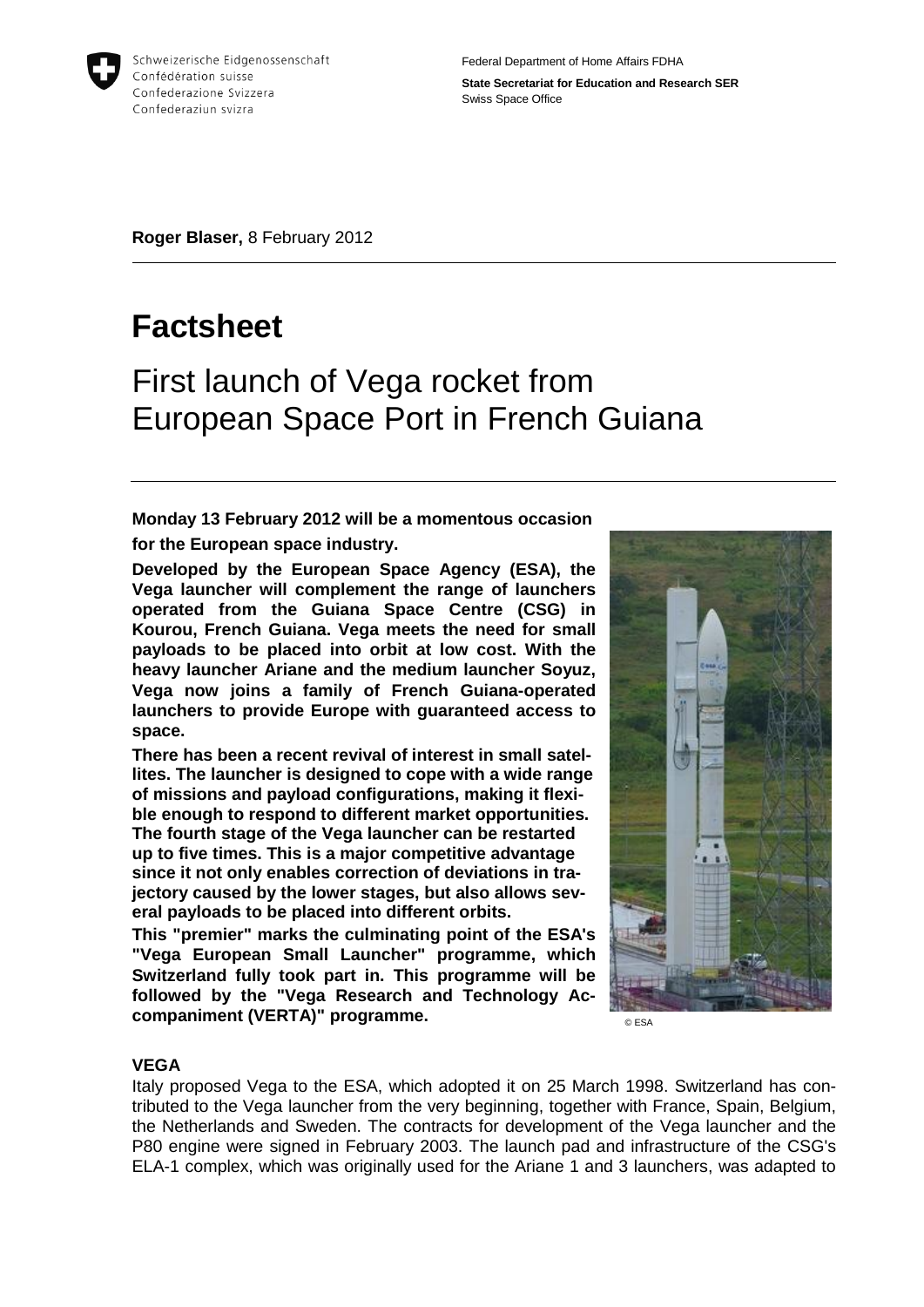#### **Factsheet**

meet the requirements of the Vega launcher. After the qualification flight, the Vega launcher will be operated by Arianespace, which already operates Ariane and Soyuz from the CSG.

 On 4 October 2011, the flight aptitude review gave the green light for the first launch campaign. The VV01 qualification flight has now been scheduled for 13 February 2012. The launch window is small and a delay of more than one day would result in postponement of the Vega qualification flight until after the launch of the third automated transfer vehicle (ATV-3), which is scheduled for 9 March 2012.

## **Description of Vega**

The Vega launcher offers configurations that can handle payloads ranging from a single satellite to one main satellite plus eight microsatellites.

- Payload masses ranging from 300 kg to 2,500 kg, depending on the type of mission and orbit required
- Benchmark mission: 1.5-tonne payload placed in a 700 km-altitude polar orbit;
- Low development costs, use of existing technology
- Three solid-propellant stages: a P80 engine for the first stage; a Zefiro-23 engine for the second stage, a Zefiro-9 engine for the third stage. The Zefiro engines are based on the Zefiro-16, which was developed by Avio S.p.A. and include new lightweight materials (carbon-filament epoxy with EPDM insulation)
- Fourth liquid-propellant stage: the Attitude Vernier Upper Module (AVUM), which can be restarted up to five times. This gives the launcher a significant competitive advantage
- Synergies with Ariane 5, P80 booster and ground segment;
- Mass at lift-off: 137 tonnes.

#### **Swiss participation in Vega programme**

The launchers sector and guaranteed access to space have always been priorities for Switzerland. Expenditure in this sector has led to the success of Swiss fairings for Ariane rockets and soon also for Vega rockets. Swiss involvement in the Vega programme will enable industries to become more competitive on the three launchers Ariane, Soyuz and Vega thanks to synergies at the CSG.

Switzerland's commitment amounts to 1.25% for the Vega programme and 1.5% for the VERTA programme. Swiss industry can expect a sizeable recurrent return on this investment.

For the full Vega launch, the company APCO technologies [\(http://www.apco-technologies.ch\)](http://www.apco-technologies.ch/) provided the payload preparation units and the means to maintain the Zefiro-equipped stages. For its part, RUAG Space Switzerland was involved in the launch campaign [\(http://www.ruag.com/space/ch\)](http://www.ruag.com/space/ch).

- Swiss contribution
	- The fairing, which is currently being standardised to accommodate all small satellites, RUAG;
	- The means of maintaining Zefiro-equipped stages, the operational protection equipment for the entire Vega launch, APCO;
	- The safe and arm device for electric ignition lines (e-SAD), which will be used on the first VERTA flight, RUAG;
	- The instrumentation vibration/development pressure and recurrent flights, Meggitt;
	- The Vega Research and Technology Accompaniment (VERTA) programme covers five flights intended to certify the launcher. These flights will enable testing of all mission configurations and the multiple payload adaptor. They will also enable planning and management of obsolescence as well as demonstration of specific missions and flexibility.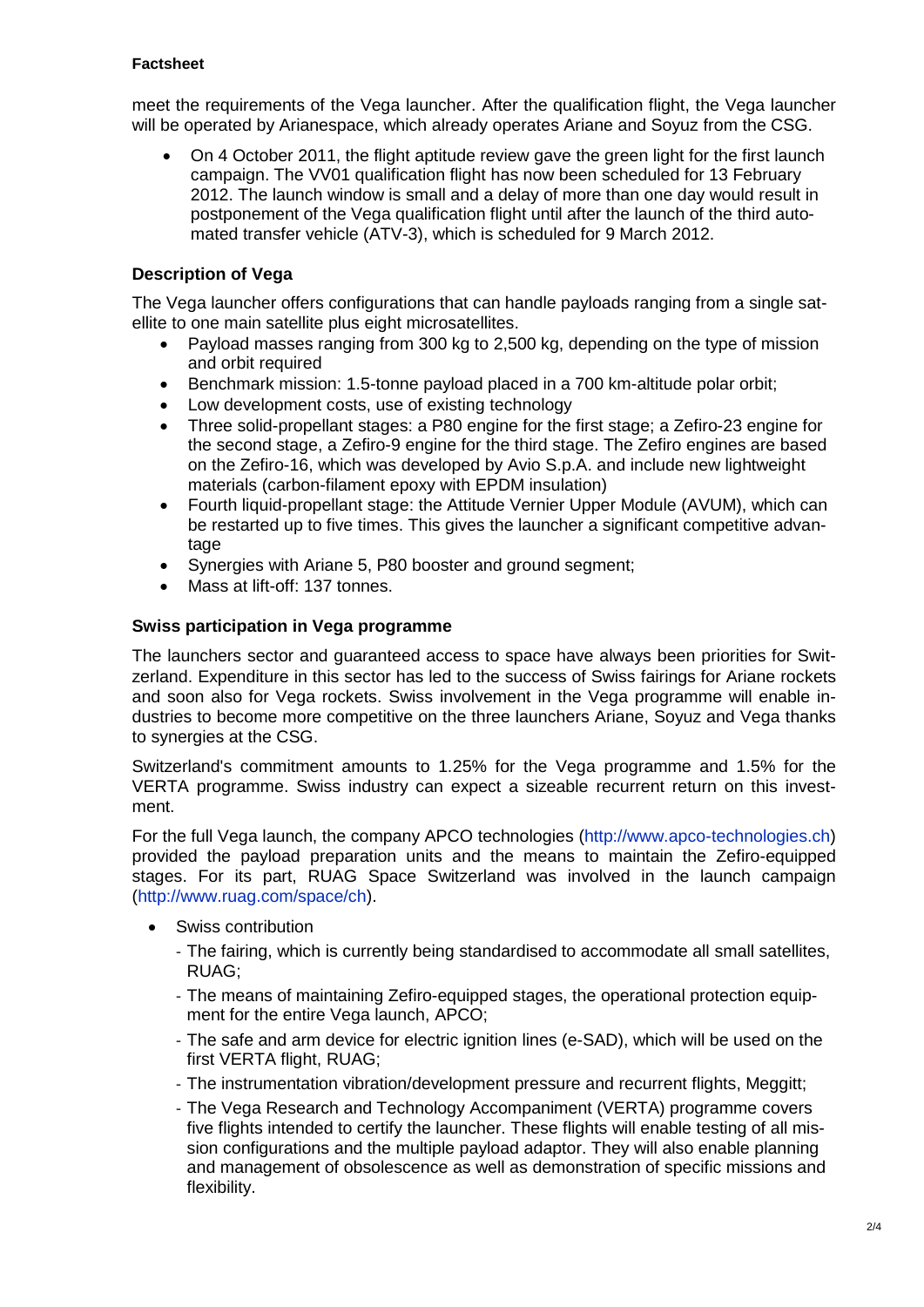## **New technological developments**

- RUAG has developed a new "safe and arm device for electric ignition lines (e-SAD)", which enables the safe electrical ignition of the fairing's pyrotechnical control system prior to launch. This new system meets very stringent standards to ensure the safety of personnel at the launch site. Once qualified on the first VERTA flight, it will also be used on the Ariane 5.
- The P80-equipped first stage of the Vega launcher has the same 3-metre diameter as the boosters used in the first stage of the Ariane 5. The stage casing is much lighter since it is not made of steel but rather carbon fibre pre-impregnated with epoxy resin. The thermal protection between the casing and the propellant is a new lightweight rubber developed by Avio.
- The new on-board computer has a space processor with a computing power of 13 Mips. Eventually, this on-board computer will also be installed on the Ariane 5.

## **First payloads**

The primary payload of Vega's VV01 qualification flight will be the Italian laser relativity satellite (LARES), which weighs 400 kg. There will also be 8 other small satellites to be released at an altitude of 1,400 km.

Developed by the Italian Space Agency (ASI), LARES is a passive geodetic satellite with 92 laser retroreflectors that will receive signals from ground stations. The aim is to measure the Lense-Thirring effect, which was discovered by Joseph Lens and Hans Thirring, with a precision below 1%. This effect is also called "frame dragging" or "gravitomagnetism" and is part of Albert Einstein's theory of general relativity, which describes the distortion of space-time caused by the rotation of a body with mass.

- The VV01 qualification flight will carry 1 microsatellite and 7 picosatellites:
	- ALMASat-1 University of Bologna (IT) 12.5 kg, (ALma-MAtter Satellite) is intended to demonstrate the capabilities of an Earth observation microsatellite
	- UniCubeSat GG Universtiy of Rome La Sapienza (IT), (mission to study the Earth's gravitational field)
	- CubeSat e-st@r Politecnico de Torino (IT), (mission to test attitude control system)
	- CubeSat Robusta University of Montpellier (FR), (mission to measure radiation effects on bipolar transistors)
	- CubeSat Xatcobeo University of Vigo and INTA (ES), (mission to demonstrate software-defined deployment of radio antenna and solar panel)
	- CubeSat PW-Sat Warsaw University of Technology (PO), (mission to test a deployable atmospheric drag augmentation device for deorbiting CubeSats)
	- CubeSat Goliat University of Bucarest (RO) (mission to take images using a digital camera and measure radiation and micrometeoroid flux *in situ*)
	- CubeSat MaSAt-1 Budapest University of Technology and Economics (HU), (mission to test avionic equipment)



© ESA